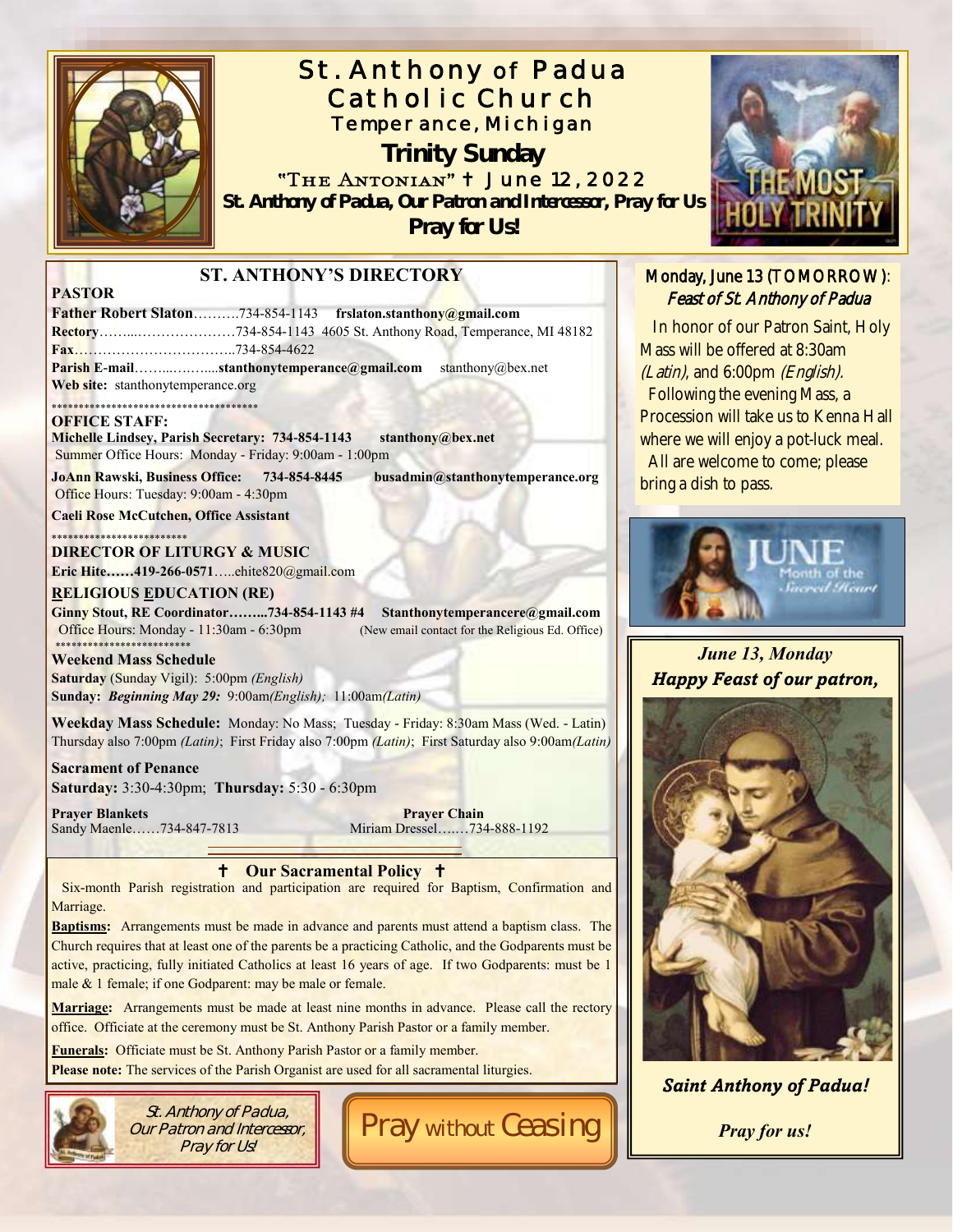## **Page two St. Anthony Catholic Church, Temperance**

*Monday, June 13, 2022* **8:30am The People of St. Anthony** (Latin) **6:00pm The People of St. Anthony** (English) St. Anthony of Padua (1231), Pr., D., Pt., of the poor, invoked for help in finding lost objects *(New, Trad.) Tuesday, June 14, 2022* 8:30am *† Jim Lemble*<br>(English) by Dee Mitchell St. Basil the Great *(379),* B., D., Pt. of Russia & hospital administrators, "Father of Eastern Monasticism" *(Trad.) Wednesday, June 15, 2022* **8:30am** *Deceased Members of the Oswald Family* **(Latin)** by Cathy & Kevin Oswald *\*Martin P. Regan Sr.*  **(Latin)** by Marty & Mary Regan Sts. Vitus, Modestus, & Crescentia (c. 300), Ms.; St. Vitus. Pt. of dancers, actors, & against storms, nervous diseases, & epilepsy *(Trad.)* St. Germain Cousin (1601), V., Pt. of victims of child abuse *(Hist,) Thursday, June 16, 2022* **8:30am** *Dan Briskey - 1st Anniversary of Death* (English)by Roz Briskey **7:00pm Fr. Thomas Botheroyd** by Marjorie Hoglund (Latin) Corpus Christi *(Trad., Thurs. after Trinity Sunday)* St. John Francis Regis (1640), Pt. of Kansas City, Missouri, marriage, & illegitimate children *(Hist.)* St. Benno (1106), B., Pt. of Munich *(Hist.) Friday, June 17, 2022*  **8:30am Ken Grycza** (English) by Alex & Grace Hajdu **George Komorowski** by Mr. & Mrs. Daniel Cox St. Gregory Barbarigo (1697), B. *(Trad.)* St. Harvey (Herve) (6th C.) Ab., invoked against eye troubles *(Hist.)* St. Botolph (680), R. *(Hist.) Saturday, June 18, 2022* St. Ephrem of Syria (373), Dcn. D. *(Trad.)* Sts. Mark & Marcellianus (286), twin brothers, Ms. *(Trad.) \*\*\*\*\*\*\*\*\*\*\*\*\*\*\*\*\*\*\*\*\*\*\*\*\*\*\*\*\*\* Sunday Vigil Mass Mass Schedule*  **Readings for the Week**

**5:00pm** *Erv, Arlene, & David Ostachnowicz (English)* by Yamaha Electric Organ

*Sunday, June 19, 2022 Most Holy Body & Blood of Christ 2nd. Sunday after Pentecost (Trad.) (Corpus Christi) (New)* 

**Today, Sunday, June 12:** *For English Mass: Sunday:* Proverbs 8:22-31 Romans 5:1-5 John 16:12-15  *For Latin Mass: Epistle:* Romans 11:33-36 *Gospel:* Matthew 28:18-20 ิ∕ธ

**Monday, June 13:** 1 Kings 21:1-16; Matthew 5:38-42

**Tuesday, June 14:** 1Kings 21:17-29; Matthew 5:43-48

**Wednesday, June 15: 2** Kings 2:1, 6-14; Matthew 6:1-6, 16-18

**Thursday, June 16:** Sirach 48:1-14; Matthew 6: 7-15

**Friday, June 17:**  2 Kings 11:1-4, 9-18; Matthew 6:19-23

**Saturday, June 18:**  2 Corinthians 24:17-25; Matthew 6:24-34

**Sunday, June 19:** *For English Masses:* Genesis 14:18-20 1 Corinthians 11:23-26

Luke 9:11b-17

 *For Latin Mass: Epistle:* John 3:13-18 *Gospel:* Luke 14:16-24

*9***:00am** *Dan Briskey* by Greg & Beckey Lievens *(English)* 

*Roy Knaggs* by Howard & Bonnie Knaggs **11:00am** *The People of St. Anthony (Latin)* 

St. Romuald (1027), B., F. of the Camaldolese Order *(New)* St. Juliana Falconieri (1340), V., "Saint of the Holy Eucharist" *(Trad.)* Sts. Gervase & Protase (165), brothers, Ms. *(Trad.)*



*Traveling Vocation Chalice June 5 \*Host Family Needed June 12 \*Host Family Needed June 19 \*Host Family Needed June 26 \*Host Family Needed*



#### This Week's Calendar Monday, June 13 2022



8:30am - Mass (Latin) 6:00pm - Mass (English) - Followed by potluck dinner in Kenna Hall for the feast of St. Anthony

Tuesday, June 14, 2022 8:30am - Mass (English)

Wednesday, June 15, 2022 8:30am - Mass (Latin) HFS Field Day 6:30-7:15pm - Perpetual Help Devotions

Thursday, June 16, 2022 8:30am - Mass (English) 5:30-6:30pm Confessions 7:00pm - Mass (Latin); Eucharistic Procession (Corpus Christi)

Friday, June 17 2022 8:30am - Mass (English) Family Retreat

Saturday, June 18, 2022 3:30-4:30pm - Confessions 5:00pm - Sunday Vigil Mass (English) Family Retreat

Sunday, June 19 2022 9:00am - Holy Mass (English) 11:00am - Holy Mass (Latin)

## **The Offertory Story**

| for <b>May 29, 2022</b>                  |                |       |
|------------------------------------------|----------------|-------|
| # Env. assigned: $315$ ; # Env. used: 74 |                |       |
| Envelope total                           | \$<br>4,663.00 |       |
| Loose:                                   | \$<br>665.00   |       |
| Total                                    | \$<br>5,328.00 |       |
| Weekly Budget amt\$                      | 5,300.00       |       |
| +Over/-Under Budget \$+                  | 28.00          |       |
| Year To Date +-                          | $$+10,856.43$  |       |
| Other:                                   |                |       |
| Candles                                  | 106.75         |       |
| Church in Eastern Europe                 |                | 5.00  |
| CSA                                      | 8,600.00       |       |
| Donation                                 | 101.00         |       |
| Easter Flowers                           |                | 5.00  |
| <b>First Offering</b>                    |                | 5.00  |
| Holy Day                                 |                | 5.00  |
| Less Fortunate                           |                | 21.00 |
| <b>Total for Other:</b>                  | 8,848.75       |       |

#### **Please note:**

Anyone who would like to use parish facilities or property must submit a "room requisition" form to help avoid scheduling conflicts.